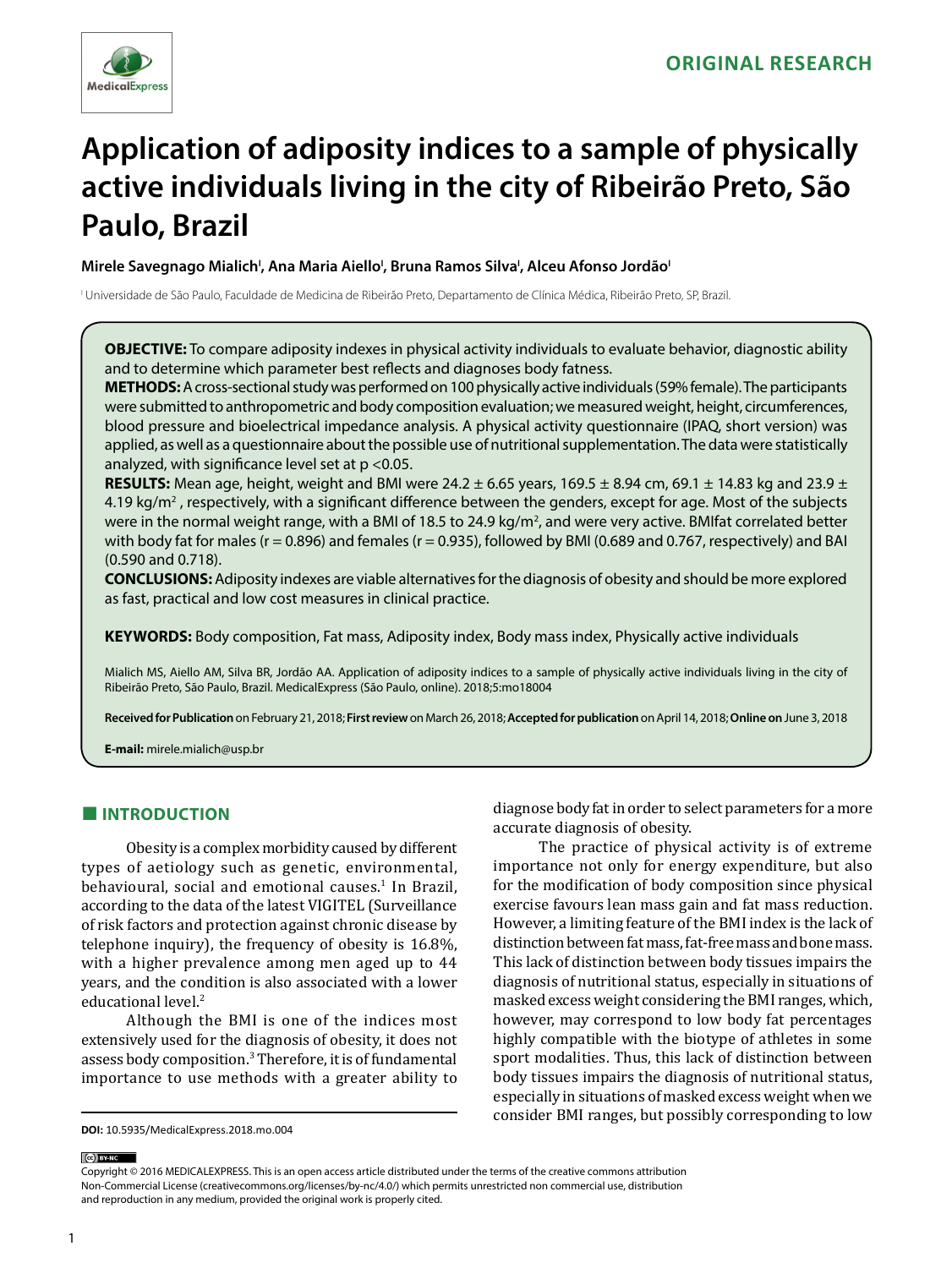body fat percentages highly compatible with the biotype of athletes of some sports modalities.4

Since it is extremely important to find methods that will analyse body composition, especially in active individuals who somehow have the opportunity to modulate their body composition by means of physical exercise, some authors have proposed new adiposity indices such as the Body Adiposity Index (BAI),<sup>5</sup> BMI adjusted for fat mass (BMIfat)6,7 and A Body Shape index (ABSI).3 These indices are based on equations that provide a different approach to measurement, thus representing a new option for the diagnosis and classification of body composition.

Because BAI, BMIfat and ABSI have only been recently proposed, few studies have been conducted to test the new indices, mainly in a population of physically active individuals in order to determine which one best reflects and diagnoses body adiposity. Table 1 shows the mathematical equations for each of these adiposity indices described. Thus, the objective of the present study was to compare adiposity indices in persons practicing physical activity in order to assess the behaviour, diagnostic capacity and possible limitations of each index and to determine a more efficient method for the analysis of body composition in physically active subjects.

## **■ METHODS**

**Subjects.** The study sample comprised 100 Brazilian individuals (Females/Males = 59/41) frequenting gyms in the city of Ribeirão Preto, São Paulo (population 600,000 inhabitants, HDI 0.800). After giving written informed consent to participate in the study, the subjects were submitted to anthropometric measurements such as arm, waist and hip circumference, weight, height, bioelectrical impedance analysis, and blood pressure. Exclusion criteria were age of less than 18 years and amputated or immobilised limbs due to the difficulty in performing the measurements. Also excluded were persons wearing a heart pacemaker, aneurysm clip or metal implants of any type (metal wire, plate or screw). A presentation of the study was conducted at each selected gym by means of pamphlets and oral explanation and the subjects interested in participating in the study received clarifications from the principal investigator for later scheduling of data collection.

For the execution of the measurements, the subjects were asked to fast for at least 4 hours, not to have practiced any strenuous physical activity during the last 12 hours, to have abstained from alcoholic drinks or drinks containing caffeine for the previous 24 hours, and to wear light clothing. Two questionnaires were then applied to the participants: the International Physical Activity Questionnaire (IPAQ)<sup>8</sup>, short version, and a food supplementation questionnaire elaborated by the investigators themselves. All procedures were approved by the local Ethics Committee (case # 1955/2010).

**Procedures.** Weight, height, and waist, hip and arm circumferences were measured by the same examiner in triplicate. Weight was measured with the electronic scale BC-558 Ironman Segmental Body Composition Monitor (Tanita Corp., Tokyo, Japan), with a maximum capacity of 150 kg and precision of 0.01 kg. All subjects were barefoot and wore light clothing, with no accessories. Height was measured by the method of Heymsfield<sup>9</sup> and the circumferences were measure by the method of Lohman et al. $10$ 

Fat-free mass (FFM) and fat mass (FM) were measured with the bioelectrical impedance analysis instrument BC-558 Ironman Segmental Body Composition Monitor (Tanita Corp., Tokyo, Japan). For this exam, the subject wore no socks or shoes and wore light clothing. Care was taken to make sure that their heels were correctly aligned with the electrodes of the measuring platform. The adiposity indices were calculated after the anthropometric measurements and the BIA test. Table 1 presents the formulae for the calculation and classification of the indices.

The short version of the IPAQ $8$  was used to assess physical activity. This questionnaire analyses the physical activities performed by the subjects during the day, divided into blocks: light, moderate and vigorous activities. The questionnaire also concerns the period of time the subject

| <b>Index</b>             | Reference                                 | Country       | $\mathbf n$ | <b>Adiposity index</b>                                  | <b>Cut-off points</b>                                                                                                                                                                                            |
|--------------------------|-------------------------------------------|---------------|-------------|---------------------------------------------------------|------------------------------------------------------------------------------------------------------------------------------------------------------------------------------------------------------------------|
| BMI (kg/m <sup>2</sup> ) | Quetelet, 1842 <sup>11</sup>              | USA           | 2404        | $BMI = Weight/Height2$                                  | <18.49 kg/m <sup>2</sup> : undernutrition; $\geq$ 18.5<br>and $<$ 24.99 kg/m <sup>2</sup> : normal weight;<br>$\geq$ 25.0 and <29.99 kg/m <sup>2</sup> : overweight<br>and $\geq$ 30.0 kg/m <sup>2</sup> obesity |
| <b>BMIfat</b>            | Mialich et al., 2011 <sup>6,7</sup>       | <b>Brazil</b> | 100         | $BMlfat = (3xW + 4x FM)/H$                              | $> 1.65$ and = 2.0 normal weight; $> 2.0$<br>obesity for both genders                                                                                                                                            |
| <b>BAI</b> (%)           | Bergman et al., 2011 <sup>5</sup>         | USA           | 1733        | $BAI = [(HC/H^{1.5}) - 18]$                             | $\geq$ 25% for men and $\geq$ 35% for women                                                                                                                                                                      |
| ABSI                     | Krakauer & Krakauer,<br>2012 <sup>8</sup> | USA           | 14,105      | ABSI=Waist circumferen-<br>ce/ $(BMI2/3$ x Height 1/2), | ∗                                                                                                                                                                                                                |

**Table 1.** Description of the study related to the development of the new adiposity indices.

BMI: body mass index, BAI: body adiposity index, BMIfat: body mass index adjusted for fat mass, ABSI: a new body shape index, W: weight, FM: fat mass, H: height, HC: hip circumference, WC: waist circumference. \* ABSI has no defined cut-off points.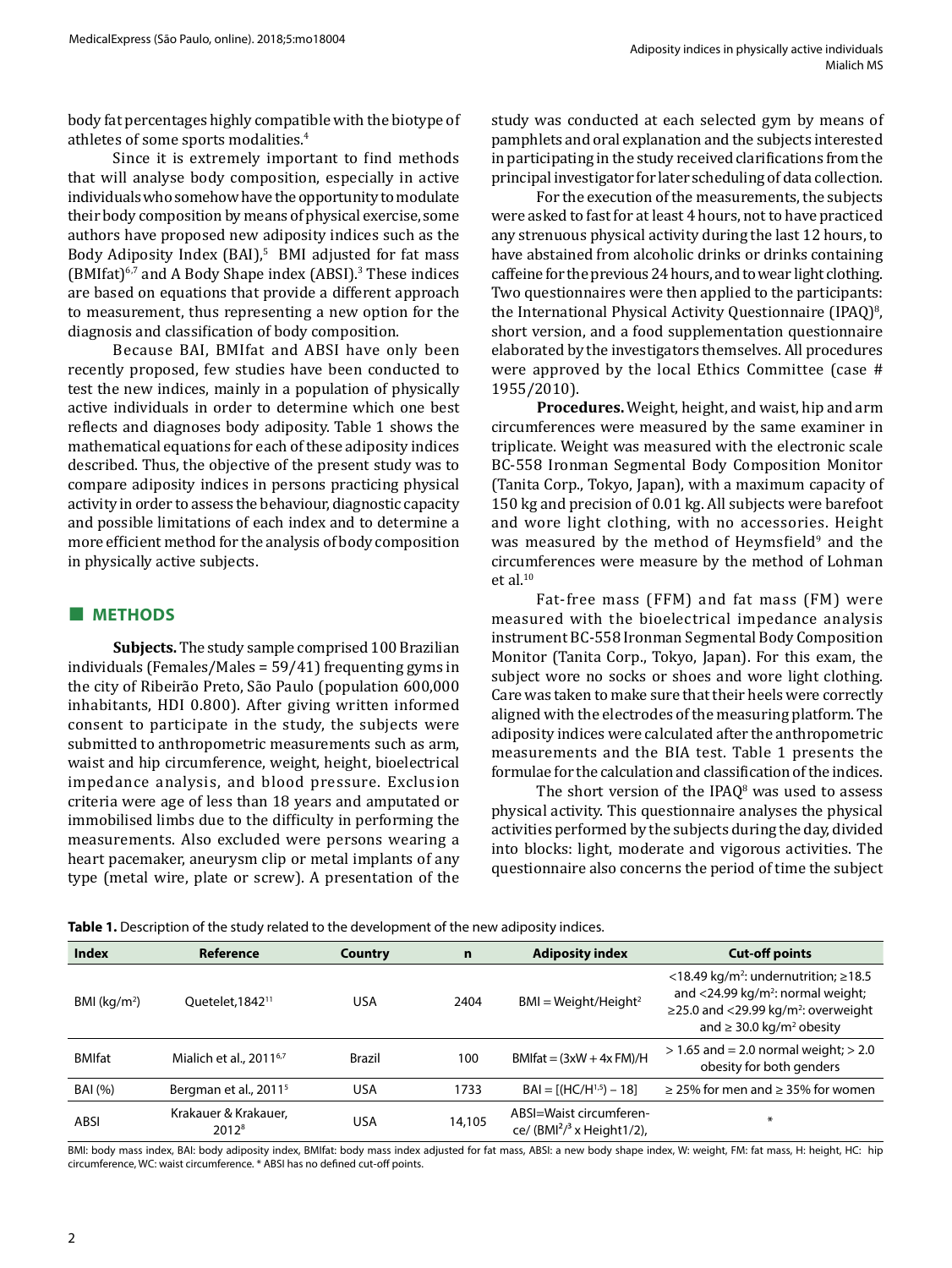Adiposity indices in physically active individuals MedicalExpress (São Paulo, online). 2018;5:mo18004

spends sitting during one day of the week and one day of the weekend.

A food supplementation questionnaire elaborated by the investigators themselves was applied in order to determine the possible use of such supplementation. When the response was positive, the subject was asked to report the type, time of use, adherence to the guidelines of the label and indication of the supplementation, as well as who had prescribed it.

For the measurement of blood pressure using an automated digital device (G-TECH, Model MA 100), the subjects were instructed to rest a few minutes after arriving at the gym. The participants remained sitting, with arms and legs stretched and were instructed to remain silent while systolic arterial pressure (SAP) and diastolic arterial pressure (DAP) were measured.

**Statistical Analysis.** Descriptive analysis expressed as mean and standard deviation was carried out and comparison between two means was performed by the Student *t-*test. Pearson correlation was calculated to determine the adiposity index (BMI, BMIfat, BAI and ABSI) that best correlated with body fat obtained by BIA. Sensitivity, specificity, 95%CI were calculated for the analysis of the diagnostic performance of the adiposity indices and receiver operating characteristic (ROC) curves were constructed for the detection of the areas under the curve. All analyses were carried out with the aid of the SAS software, version 9.0. with the level of significance set at p<0.05.

### **■ RESULTS**

The total sample consisted of 100 individuals, 41 makes and 59 females. Table 2 presents the anthropometry, body composition and blood pressure data. It can be seen that mean weight, height, BMI and arm and waist circumferences were higher for males (p<0.001), while age  $(p=0.808)$  and hip circumference  $(p=0.005)$  did not differ significantly between genders.

The data obtained by bioelectrical impedance analysis showed mean values of 63.47±6.78 kg and 41.91±3.62 kg for FFM (p<0.001), 16.73±5.51% and 26.09±6.97% for FM (p<0.001), and 59.88±4.68% and 54.68±4.97% for total body water (p<0.001) for men and women, respectively. Mean SAP was also higher for men (124.8±11.69 versus 108.75±19.12; p<0.001), whereas DAP did not differ between genders. Analysis of the adiposity indices showed that only BMI and BAI differed significantly between genders.

A classification of nutritional status based on BMI showed that most participants were in the normal weight range (18.5 – 24.9 kg/m<sup>2</sup>), i.e., 72.8% of the women and 51.2% of the men, whereas 39.0% of the men were in the overweight range, as shown in Figure 1.

**Table 2.** Anthropometric and body composition characterization and adiposity indices for the sample as a whole and divided by gender.

| <b>Variable</b>      | Whole<br>sample  | <b>Males</b>      | <b>Females</b>    | P value     |
|----------------------|------------------|-------------------|-------------------|-------------|
| N                    | 100              | 41                | 59                |             |
| Age (years)          | $24.2 + 6.65$    | $23.95 + 5.59$    | $74.68 + 7.20$    | 0.8081      |
| Weight (kg)          | $69.1 \pm 14.83$ | $80.66 \pm 11.26$ | $60.99 \pm 11.05$ | $< 0.001*$  |
| Height<br>(cm)       | $169.5 + 8.94$   | 177.24±6.58       | 164.07±5.73       | $< 0.0001*$ |
| $AC$ (cm)            | $30.8 + 5.12$    | $34.87 + 3.87$    | 28.03±3.81        | $< 0.0001*$ |
| WC (cm)              | $81.6 + 9.86$    | $86.70 + 8.31$    | 78.14±9.22        | $< 0.0001*$ |
| $HC$ (cm)            | $101.3 + 8.02$   | 103.45±6.67       | $99.83 \pm 8.47$  | 0.0051      |
| FM (%)               | $22.2 + 7.93$    | $16.73 + 5.51$    | $26.09 + 6.97$    | $< 0.0001*$ |
| FFM (kg)             | $50.8 + 11.85$   | $63.47 + 6.78$    | $41.91 \pm 3.62$  | $< 0.0001*$ |
| <b>TBW (%)</b>       | $56.8 + 5.51$    | 59.88+4.68        | 54.68+4.97        | $< 0.0001*$ |
| SAP<br>(mmHg)        | $115.3 + 18.75$  | 124.80±11.69      | 108.75±19.72      | $< 0.0001*$ |
| <b>DAP</b><br>(mmHq) | $69.5 \pm 11.56$ | 71.44+8.72        | 68.19±12.92       | 0.1674      |
| <b>BMI</b>           | $23.9 + 4.19$    | $25.64 \pm 3.00$  | $22.73 + 4.44$    | $< 0.0001*$ |
| <b>BAI</b>           | $28.1 + 4.39$    | $25.88 + 2.67$    | 29.60±4.65        | $< 0.0001*$ |
| <b>BMIfat</b>        | $1.7 + 0.33$     | $1.74 + 0.27$     | $1.75 \pm 0.36$   | 0.8719      |
| ABSI                 | $0.1 + 0.01$     | $0.07 + 0.00$     | $0.08 + 0.01$     | 0.1582      |

AC: arm circumference, WC: waist circumference, HC: hip circumference, FM: fat mass, FFM: fat-free mass, TBW: total body water, SAP: systolic arterial pressure, DAP: diastolic arterial pressure, BMI: body mass index, BAI: body adiposity índex, BMIfat: body mass index adjusted for fat mass, ABSI: a new body shape índex.

. \* Data displayed as mean ± standard deviation and p values calculated by the Student t-test, with p< 0.05 considered to be a significant difference between males and fenales.



**Figure 1.** Subject classification according to body mass index values for each gender.

Considering the pattern of physical activity included participants, most subjects were found to be very active (70.7% of the men and 32.3% of the women), followed by active subjects (2.3% for men and 35.5% for women). This was expected according to the profile of the study sample, although 30.5% of the women and 4.9% of the men were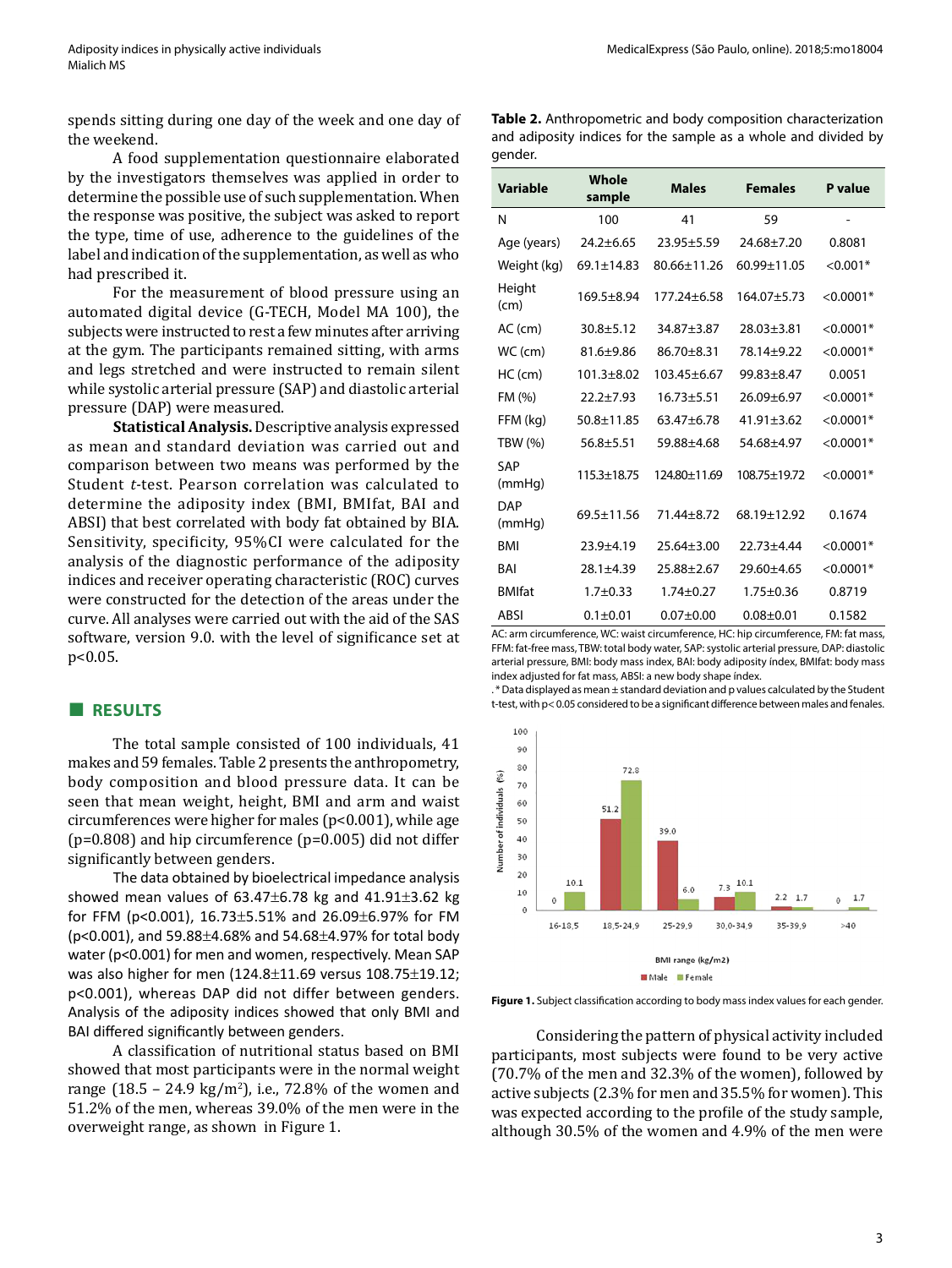

**Figure 2.** Classification of the physical activity pattern of the subjects according to the IPAQ.

classified as irregularly active and a small portion of the women as sedentary (1.7%), as illustrated in Figure 2.

Forty-three subjects used some type of supplementation (43%), 53.5% of them males and 46.5% females, while 57 subjects did not use supplementation (57%). The subjects who stated that they took some type of supplementation were asked to provide additional information such as 1) the type(s) used. In most cases, they reported the use of exclusively protein supplements (69.8%) while 30.2% reported the use of carbohydrate supplements. 2) Regarding time of use, most subjects (32.5%) reported 1 to 3 months and 28% reported more than 12 months. 3) When asked if they followed the guidelines of the label, 70% responded that they did not, only 25.5% reported prescription by a nutritionist and 23.2% by physical educators, while large part of the subjects (51.1%) reported that they took supplements based on their own knowledge.

Pearson correlation analysis (Table 3) revealed that, for the sample as a whole, fat mass obtained by bioelectrical impedance analysis was strongly and positively correlated with BAI (r=0.747) and BMIfat (r=0.760), only moderately and weakly correlated with BMI (r=0.368) and not correlated at all with ABSI (r=0.119). When considering only females, BMIfat (r=0.935) was superior to BAI (r=0.718) and BMI (r=0.767). Finally, for men, there was a strong and positive correlation between FM and BMI (r=0.689) and FM and BMIfat (r=0.896), a moderate to high correlation between FM and BAI (r=0.590), and no correlation between FM and ABSI. Direct analysis of the correlation between adiposity indices, with the inclusion of FM and FFM, revealed that, even though BMIfat was strongly correlated with BMI (r=0.94 for females and r=0.92 for males), it had a greater capacity of predicting FM (r=0.93) compared to BMI (r=0.89) for both genders.

Analysis of the ROC curves provides a description of discriminatory capacity of each index based on body fat (%) obtained by bioelectrical impedance analysis. The area under the curve (AUC) for BMIfat was greater than that of all other indices for both men (99.1%) and women (98.8%), as shown in Table 4. The decreasing

| <b>Table 3.</b> Pearson correlations between the adiposity indices (BMI, |
|--------------------------------------------------------------------------|
| BMIfat, BAI, ABSI) and fat mass (FM) and fat-free mass (FFM) obtained    |
| by BIA for both genders.                                                 |

|                         | <b>Females</b> | <b>Males</b> |
|-------------------------|----------------|--------------|
| <b>BAI</b> x FM         | 0.71           | 0.59         |
| <b>BAI x FFM</b>        | 0.38           | 0.17         |
| <b>BMI x FM</b>         | 0.76           | 0.68         |
| <b>BMI x FFM</b>        | 0.61           | 0.61         |
| ABSI x FM               | 0.043          | 0.048        |
| <b>BMIfat x FM</b>      | 0.93           | 0.89         |
| <b>BMIfat x FFM</b>     | 0.59           | 0.53         |
| <b>BMIfat x BMI</b>     | 0.94           | 0.92         |
| <b>BMIfat x BAI</b>     | 0.82           | 0.69         |
| <b>BMIfat x ABSI</b>    | $-0.018$       | $-0.09$      |
| <b>BAI</b> x <b>BMI</b> | 0.84           | 0.79         |

BMI: body mass index, BAI: body adiposity index, BMIfat: body mass index adjusted for fat mass, ABSI: A new body shape index, FFM: fat-free mass, FM: fat mass, M: male, F: female.

sequence for more satisfactory AUC values was for BMI > BAI > ABSI and occurred for both genders. The ROC curves demonstrated that the cut-off point for BMI was 27.31 for men (95%CI 79.1-100.0%), with 100.0% sensitivity and 78.9% specificity. Among women, the cut-off point for BMI was 25.92 (95%CI 88.1-100.0%), with 87.5% sensitivity and 96.1% specificity. The cut-off point for BMIfat was 2.11 for men (95%CI 96.0-100.0%), with 100.0% sensitivity and 97.4% specificity. Among women, the cut-off point for BMIfat was 2.03 (95%CI 95.7-100.0%), with 100.0% sensitivity and 96.1% specificity. For the BAI, the cut-off point for men was 26.38 (95%CI 66.1-100.0%), with 100.0% sensitivity and 65.8% specificity. Among women, the cut-off point for BAI was 31.88 (95%CI 86.5-100.0%), with 87.5% sensitivity and 88.2% specificity. Finally, the cut-off point for ABSI was 0.078 for men (95%CI 0.0-97.1%), with 66.7% sensitivity and 89.5% specificity. Among women, the cut-off point for ABSI was 0.077 (95%IC 31.4-72.7%), with 50.0% sensitivity and 64.7% specificity (Table 4).

#### **■ DISCUSSION**

The body index most commonly used to estimate excess weight and obesity has been BMI. Unfortunately, a higher BMI does not always reflect the increase in fat mass because excess weight may be the consequence of increased fat free mass, this being a particularly evident concern among athletes, who have a greater musculoskeletal development.

The present study considered adiposity indices that contribute to a better analysis of the body composition profile when compared to BMI, because this index, although easy to use, has limited application, especially in populations of physically active individuals.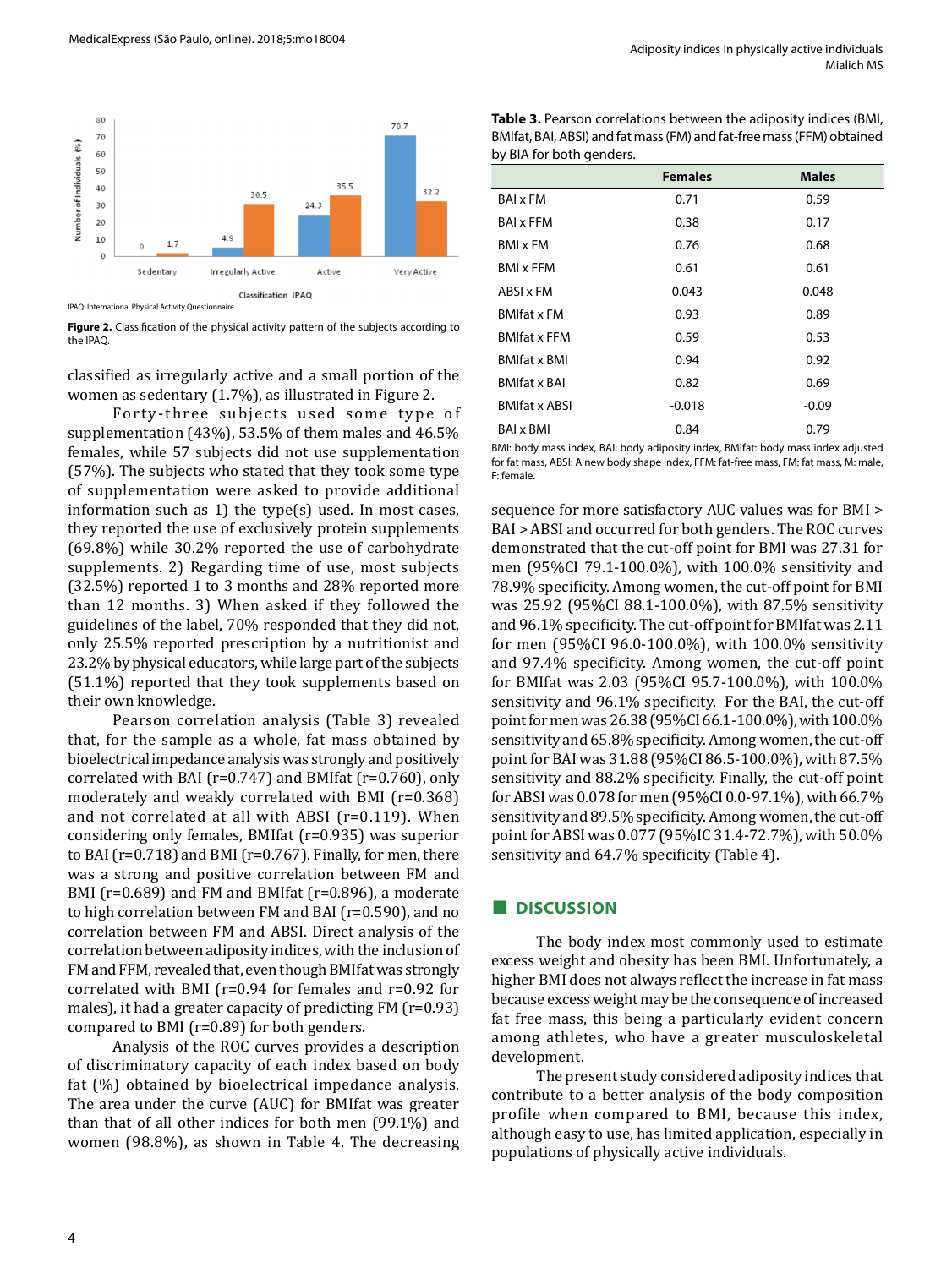|               | <b>AUC (%)</b> | p value | <b>Cutoff point</b> | Sensitivity (%) | Specificity (%) | 95% CI         |
|---------------|----------------|---------|---------------------|-----------------|-----------------|----------------|
| Males         |                |         |                     |                 |                 |                |
| BMI           | 92.1           | 0.001   | 27.31               | 100,0           | 78.9            | $79.1 - 100.0$ |
| <b>BMIfat</b> | 99.1           | 0,005   | 2.11                | 100.0           | 97.4            | $96.0 - 100.0$ |
| BAI           | 86.0           | 0,04    | 26.38               | 100.0           | 65.8            | $66.1 - 100.0$ |
| ABSI          | 63.2           | 0.45    | 0.078               | 66.7            | 89.5            | $0.0 - 97.1$   |
| Females       |                |         |                     |                 |                 |                |
| BMI           | 95.1           | < 0.001 | 25.92               | 87.5            | 96.1            | $88.1 - 100.0$ |
| <b>BMIfat</b> | 98.8           | < 0.001 | 2.03                | 100.0           | 96.1            | $95.7 - 100.0$ |
| BAI           | 93.9           | < 0.001 | 31.88               | 87.5            | 88.2            | $86.5 - 100.0$ |
| ABSI          | 52.1           | 0.85    | 0.077               | 50.0            | 64.7            | $31.4 - 72.7$  |

**Table 4.** ROC curve analysis for the adiposity indices (BMI, BMIfat, BAI and ABSI), area under the curve (AUC), sensitivity, specificity, confidence interval (95% CI), and cut-off point for each index for males and females, respectively.

BMI: body mass index, BMIfat: body mass index adjusted for fat mass, BAI: body adiposity index, ABSI: A new body shape index.

Recently, Silva et al. $12$  reported a study with 501 individuals and compared the diagnostic performance of adiposity indices: body mass index (BMI), body mass index adjusted for fat mass (BMIfat), body adiposity index (BAI) and body adiposity index for the Fels Longitudinal Study sample (BAIFels) and the overweight detection in a sample of the Brazilian population. The ROC curve of BMIfat was clearly superior to all other indexes for both men (93.1%) and women (97.8%), respectively. These findings suggest that BMIfat is the index that has better relationship with the prediction of body fat, BAI did not exceed the limitations of BMI in this specif sample, but it is important that future studies with adiposity indices also adopt a gold standard method for assessing body composition such as doubleenergy radiologic absortometry (DXA) for comparisons.

Santos et al.<sup>13</sup> compared the BAI, ABSI and BMI indices in a study on elite athletes. The mean age of the participants was 22.6±4.6 years, mean weight was 74.1 ±12.7 kg, mean height was 178.2 ±9.9 cm, waist circumference was  $97.1 \pm 6.7$  cm, BMI was  $23.2 \pm 2.8$  kg/  $m<sup>2</sup>$ , BAI was 23.0 $\pm$ 3.3%, and ABSI was 0.074 $\pm$  0.003 (ABSI has no defined cut-off points). Among the subjects studied, weight, height, waist circumference, BMI, BAI and ABSI differed significantly between sexes (13). In the present study, BAI, BMI, weight circumference, weight and height also differed between genders (p<0.05). In the cited study, the authors used bioelectrical impedance spectroscopy (BIS) to predict body fat and obtained a mean value of  $14.4\pm$ 8.0%. The value for the present sample, 22.2±7.93%, was higher, an occurrence that may be explained by the fact that the participants were physically active individuals (practicing exercises in gyms) but not actual elite athletes.

In this respect, Santos et al.<sup>13</sup> compared the BMI classification to percent body fat and observed that the BMI did not classify any athlete as being of low weight (BMI<18.5 kg/m<sup>2</sup>), and that 30.8% of the men and 40% of the women were below the normal percent FM value. The final result was that only 52.9% of the men and 50% of the women were well classified by the BMI.

Another study of male athletes analysed the correlation between BAI, BMI and body fat; this study observed that percent fat mass estimated by bioelectrical impedance analysis had a higher correlation with the BMI  $(r=0.55; p< 0.001)$  than with the BAI r= 0.50; p< 0.001), a fact also observed in the present study in which BMI (r=0.689) also showed a stronger correlation than BAI (r=0.590) with percent body fat in physically active male athletes. In contrast, regarding the correlation between BMI and BAI, Banik & Das<sup>14</sup> obtained a value of 0.89 versus the present value of 0.79 for male subjects.

In 2015, González and Ramíres compared BAI to other anthropometric variables such as body weight, BMI, waist circumference, hip circumference and waisthip ratio, sum of 6 skinfolds and percent body fat in 149 Colombian elite athletes (mean age: 26.3±6.5 years; height: 169.2±10.1cm; body mass: 66.1±12.8kg; body mass index 22.9  $\pm$  3.0 kg/m<sup>2</sup>). A significant relationship between the body adiposity index (BAI) and body fat percent  $(R^2 = 0.407$ , *p* < 0.01) was observed; authors concluded that adiposity indexes which include the percentage body fat and body adiposity index could be used as indicators.15

Among the limitations of the present study is the lack of comparison of BIA with a gold standard method for the assessment of body composition. However, in their review Moon *et al.*16 emphasized the fact that, even though the bioelectrical impedance analysis and anthropometric equation tests show different results, all studies show a good correlation between the two methods $15$ . These authors also underscored that both hydrostatic weighing and double-energy radiologic absortometry (DXA) seem to produce values closely similar to those of bioelectrical impedance analysis, with the latter being inherently more prone to errors. In addition, we recognize that, by being a convenience sample, the present population may not reflect the general physically active population, with variations in body constituents in different ethnic groups.